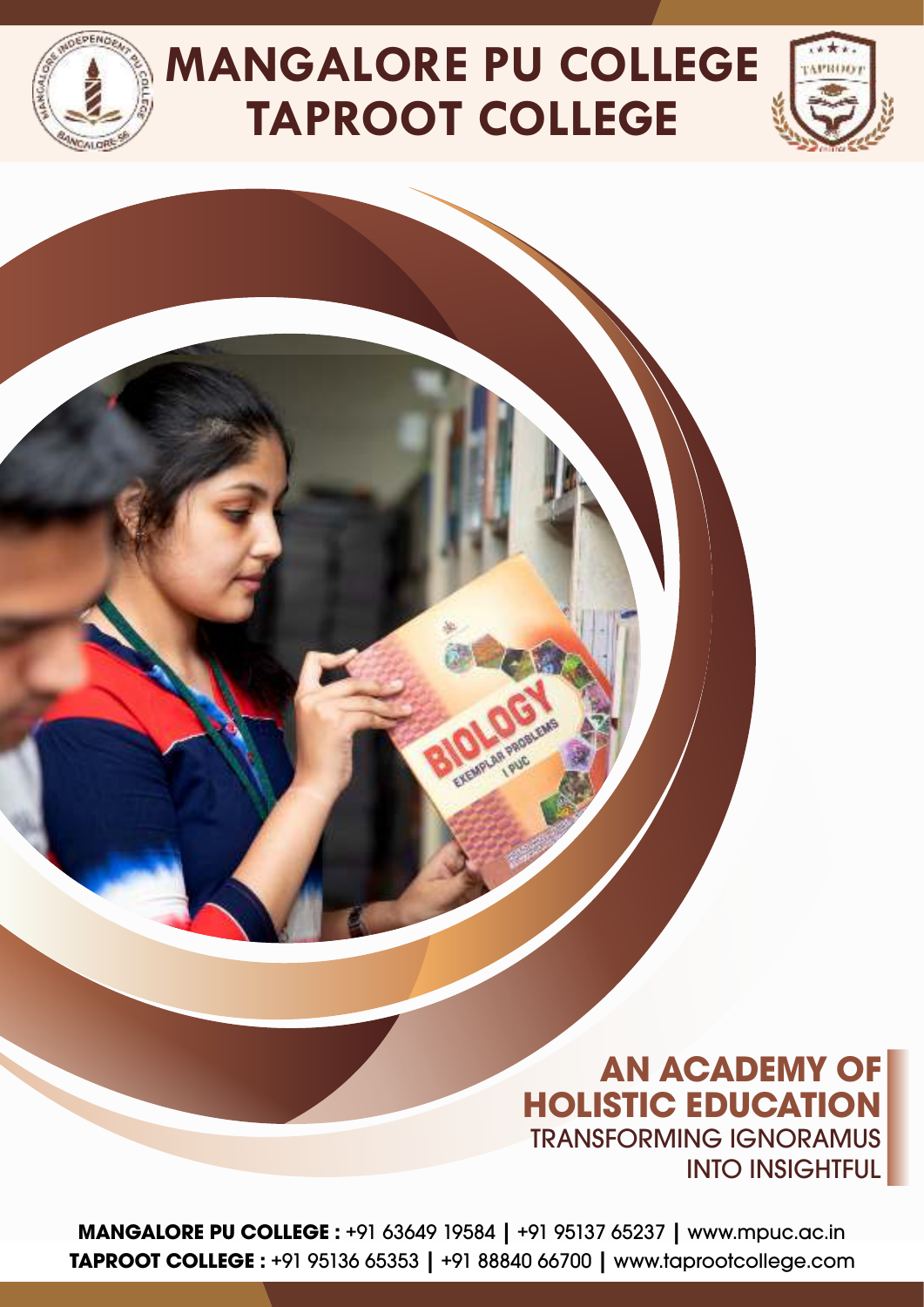## **ABOUT COLLEGE**

Mangalore PU College, Mangalore Institute of Management & Science and TAPROOT College is a foundation to create scientists, engineers, technocrats, commerce professionals, chartered accountants and businessmen of tomorrow. It is a young, dynamic and vibrant educational institution that has already produced several front forerunners in pre-university board as well as in competitive examinations.

The institution focuses on holistic approach, overall development which reduces stress on students and at the same time improves efficiency and efficacy in their performance. Our ultimate aim is to achieve academic excellence and also inculcate values, self discipline, confidence and courage in students.

#### **VISION**

Igniting and Moulding young minds and to provide excellent educational opportunities that are responsive to the needs of the community and help students meet economic, social and environmental challenges to support future world and to create **YOUNG GLOBAL INDIANS.**

#### **MISSION**

- Outstanding teaching and excellent student care.
- $\boxtimes$  Motivate students to inculcate positivity in approach towards challenges.
- Promote Scholastic Research and analytical based approach.
- $\boxtimes$  Provide conductive atmosphere for learning with comprehensive study.
- $\boxtimes$  Equip students with skill set to achieve desired career growth.

#### **OUR VALUES**

- 
- **Constructed Exercise Industance Innovate**

**Excellence**

#### **DIRECTOR**



**Prof. Sridhar S Director & Head - Colleges**

Prof. Sridhar S, an Eminent Academician, the Director of MIPUC, MIMS & all TAPROOT Colleges across Karnataka. He is a very Passionate Mathematics teacher, with a vast experience of 25 years in teaching, counseling, motivating students and parents. He has held Seminars on CAREER GUIDANCE in many prestigious schools & colleges across Karnataka. Apart from being an Academician, he is also an able Administrator, who has played a key role in establishing and nurturing many prestigious colleges. He is one of the co-author for BASE series of PU & CET Mathematics books. He is renowned resource person for PU teachers.

SMMPU College, Bidar which is run under his dynamic leadership, valuable guidance & meticulous planning has already secured 685/720 marks in NEET 2021 with AIR 714 and 98.28 percentile in JEE

Prof. Sridhar's presence in MIPUC & all TAPROOT Colleges would definitely strengthen the Institution and helps students to reach greater heights in securing Ranks, Distinctions, Centums and overall Excellence.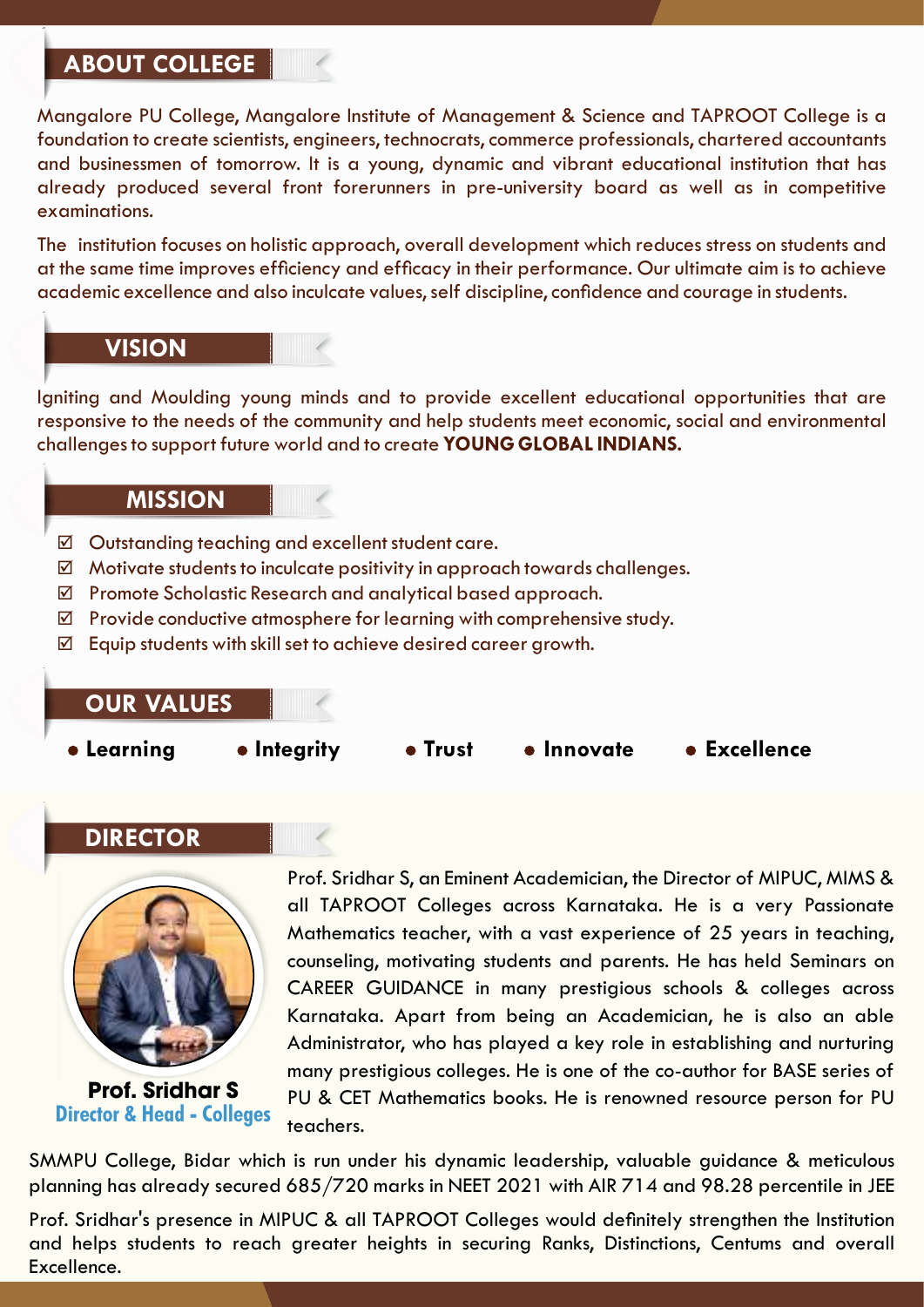#### **ACADEMIC PLANNING**

- Day wise complete one year academic planning is done in the form of micro schedule.
- The micro schedule will be given to students in the beginning of the academic year.
- The micro schedule will be monitored by Administration & Management for better academic delivery.

#### **STUDY MATERIAL CUM WORKBOOK**

#### **To ensure complete academic discipline**

- A unique study material for board exams in the form of workbook will be issued to the students.
- The workbook equivalent to the micro schedule & lesson plan which will be practiced regularly by the students in the class.
- The workbook comprises overall review, learning and home work exercises with previous year question banks & mind map.
- Workbook helps the teachers, mentors and parents in assessing the students effectively.
- Separate objective study material will be provided for competitive exams which contains

i) Detailed synopsis, MCQ's, discussed by the teachers in the form of CLASS WORK.

ii) Practice corner for home assignment with keys & hints.

iii) All previous year K-CET, JEE & NEET question papers with keys and hints.

#### **ASSESSMENT**

- Periodic practice test and exams are key to success of students in both board and competitive exams.
- Our periodic tests and exams will ensure better performance of students in final board exams and competitive exams.
- We have different types of tests to assess student's performance periodically.

#### **RESULT ANALYSIS**

- Evaluated theory exam answer scripts marks will be sent to the parents with overall result analysis.
- All MCQ's tests (PTE's / GTE's) will be conducted & evaluated with the help of OMR sheets and the results will be sent to the parents within a day with all result analysis.

| Ivoe of<br><b>Tust</b>                                   | <b>Description</b>                                                                                                               | No. of<br>suzwela                                    | <b>Sylbout</b>                               | Day of<br>conduct                                      |  |
|----------------------------------------------------------|----------------------------------------------------------------------------------------------------------------------------------|------------------------------------------------------|----------------------------------------------|--------------------------------------------------------|--|
| m<br>Bizt Sony<br><b>Ledestone A</b><br><b>Carrieron</b> | Feriodic Test for Board Exam<br>(4) millioning referred to see you good percent and provide a life. All<br>saying in local many. |                                                      | Contents<br>Laginin post<br><b>Barbarath</b> | 1705 7604                                              |  |
| нπ                                                       | Periodic Test for Entrance Exams<br>algo the test to a sum that in magnesial diffu-<br>(and considerably formulate home paid has | <b>BCM Presid</b><br>利己值<br><b>Park Board</b>        | Contacts<br>to aghlin post<br><b>Brainfi</b> | Control Water                                          |  |
| ůТ                                                       | Grond Test for Entrance excers.<br>A consistence of participate to provide a limitized<br>retailents in writing collects consist | <b>PCM Singer</b><br>PCR.<br><b><i>Pledice L</i></b> | <b>Minimal Systems</b><br>diven dale         | All a Sevent<br>$P_{\text{VZ}} \cdot \mathbb{P}^{n+1}$ |  |

- 5 Preparatory Exams for E PUC

| <b>HEAT</b>     |                                                                           | RESULT ANALYSIS                  |                            |                          |               |                          |                |                     |               |               |               | <b>Contractor</b><br>120921-007-00 |               |  |  |
|-----------------|---------------------------------------------------------------------------|----------------------------------|----------------------------|--------------------------|---------------|--------------------------|----------------|---------------------|---------------|---------------|---------------|------------------------------------|---------------|--|--|
|                 | MANGALORI INDIPINDINT PU COLLIGI.<br><b>LOUNGEROOUT MERMILE BIRDEN 31</b> |                                  |                            |                          |               |                          |                |                     |               |               |               |                                    |               |  |  |
| 強な              | <b>But Ma</b>                                                             | w.<br>sheet's 70 percent         | $\blacksquare$<br>٠        | <b>DIRM</b>              | BG.           | ×.                       | s              | $\blacksquare$<br>A | We            | 7.44          | Polyer        | <b>ECTIV</b>                       | <b>Rank</b>   |  |  |
|                 | <b>START</b>                                                              | <b>Chin, Jose</b><br><b>CENT</b> | ×                          | ы                        | ه د           | к                        | 20             |                     |               | œ             | a.            | $\overline{\phantom{a}}$           |               |  |  |
|                 | <b>TO BRU</b>                                                             | m.e.<br>w                        | ٠                          | m.                       | A.            | 8.8                      | ٠              | ×                   | a.            | <b>COMP</b>   | $\rightarrow$ | ٠                                  | $\rightarrow$ |  |  |
|                 | ≂                                                                         | TURNS FIRE                       | ┰                          | īκ                       |               | ℡                        | ×              | п                   |               | u             |               | н                                  | $\sim$        |  |  |
|                 | $\sim$ 100                                                                | <b>Solution</b>                  |                            | $\mathbf{r}$             | <b>N/S</b>    | $n -$                    | ×.             | ٠                   | ÷             | <b>First</b>  | sin           | ٠                                  | ٠             |  |  |
|                 | --                                                                        | <b>Line of B</b><br>18           | ÷                          |                          |               | u                        | ×              |                     | 54            |               | ⋥             |                                    |               |  |  |
|                 | 日用た                                                                       | as of Mile<br>÷<br>w             | <b>N</b>                   | $\overline{r}$           | ×.            | $\mathbf{r}$             | v              | $\overline{a}$      | $-8$          | <b>in</b>     | ×             | ٠                                  |               |  |  |
|                 | van i                                                                     | Ford A                           |                            |                          |               |                          | Χ              |                     |               |               |               | н                                  | ٠             |  |  |
|                 |                                                                           | 125                              | $\mathbf{R}_{\mathcal{A}}$ | $\blacksquare$           | $\sim$        | $\mathbf{r}$             | m              | ×                   | 11            | œ             | ٠             | ×                                  |               |  |  |
|                 | ्चा                                                                       | <b>Social Links</b>              | v                          | ۰                        |               | n                        | a              | ÷                   |               | œ             | ٠             | ü                                  | ۰             |  |  |
|                 | 1006.2                                                                    | <b>William</b> Rt                | m.                         | ka.                      | <b>Kill</b>   | $\sim$                   | $\sim$         | $\overline{a}$      | 11            | <b>WIN</b>    | $\mathcal{L}$ | ٠                                  | ۰             |  |  |
|                 | <b>KULIN</b>                                                              | <b>William</b>                   | w                          | u                        | ₩<br>٠        | w.                       | g              | w                   | x             | œ             | w             | 깗<br>                              |               |  |  |
|                 | <b>CALLER</b>                                                             | <b>CONTRACT</b>                  | 88                         | <b>IK</b>                | $\sim$        | <b>MOV</b>               | $\alpha$       |                     | A1            | w             | <b>ALL</b>    | $\overline{a}$                     | ٠             |  |  |
| .,              | 92                                                                        | of deca                          | ٧ł                         | e                        | υ             | w                        | ×.             | я                   | <b>ALL</b>    | TE.           | ۵             | 7ł                                 | w<br>s        |  |  |
| ٠               | <b>COMMERCE</b>                                                           | <b>DELY WAY</b>                  | z                          | <b>COL</b>               | $\sim$        |                          | $\overline{a}$ | $\sim$              | $\sim$        | $\mathbf{r}$  | w             | $\mathbf{r}$                       | 11            |  |  |
| v               | <b>FIGUR</b>                                                              | keise (mod)                      | w                          | w                        | YØ            | w                        | Ń              | w<br>и              | $\mathbf{x}$  | œ             | ×             | Ħ                                  |               |  |  |
| u<br>÷          | All for a                                                                 | <b><i><u>ASSERDED</u></i></b>    | u                          | w                        | 14            | $\overline{\phantom{a}}$ | $\sim$         | ٠                   | $-14$         | <b>July 1</b> | ٠             | ×                                  | ٠             |  |  |
| w               | <b>Financi</b>                                                            | $V_{n,m}$                        | u                          | Y.                       | Yu            | ×                        | и              | c                   | ٠             | 16            | ٠             | w                                  |               |  |  |
| $\cdot$ $\cdot$ | ACABILITY AT                                                              | 120403-0                         | 51                         | <b>COM</b>               | ALL           | the                      | ù              | ÷                   | m.            | AB.           | ¥.            | <br>×                              | ٠             |  |  |
|                 | <b>TIME!</b>                                                              | <b>Marine Ford</b>               | $\mathbf{r}$               | ÷                        | 128           | c                        | ü              | н                   |               | œ             | w             | w                                  |               |  |  |
| ä,              | <b>LIGHT</b>                                                              | <b>VAR IS</b>                    | 13                         | $\equiv$                 | $\sim$ 1      | ×                        | ÷              | ÷                   | $_{\rm M}$    | æ             | ×             | m                                  | ÷             |  |  |
| $\cdots$        | <b>Insures</b>                                                            | <b>Book</b>                      | <b>Y1</b>                  | ×                        | Free          | $\mathbf{u}$             | ٠              | -                   | $\lambda$     | œ             | w.            | ٠                                  |               |  |  |
| $^{4+}$         | <b>LIMINARY</b>                                                           | <b>Paradox</b>                   | ×                          | ×                        | 1,18          | $\equiv$                 | s              | m                   | $\frac{1}{2}$ | an.           | $\sim$        | $\mathbb{R}^n$                     | ٠             |  |  |
| $\cdots$        | tuart                                                                     | <b>All America</b>               | ٠                          | <b>VI</b>                | $+11$         | $\overline{a}$           | ×              | t.                  | $\sim$        | m             | ÷.            | ×                                  |               |  |  |
| $\rightarrow$   | <b>SIMMY</b>                                                              | <b>COMPANY</b>                   | $\blacksquare$             | $\overline{\phantom{a}}$ | $-100$        | ٠                        | ×              | ÷                   | ak.           | ىق            | ×             | <b>WE</b>                          | ٠             |  |  |
|                 | <b>NE</b>                                                                 | Al and Houses<br>A.              | $+ -$                      | $\sim$                   | $-1.08$       | $\sim$                   | ×              | u                   | 49            | t ps          | ÷.            | ×                                  |               |  |  |
| ×               | <b>LYME 1</b>                                                             | April 19                         |                            | ۰                        | 14            | m                        | ×.             |                     | m             | $-1$          | ×             | $\overline{1}$                     | ۰             |  |  |
| ×.              | <b>TUM</b>                                                                | ٠<br><b>Service</b>              |                            | $\sim$                   | $^{\circ}$ 14 | <b>COL</b>               | S.             |                     | -4            | FB.           | v.            | ×.                                 |               |  |  |
| ÷               | <b>Long A</b>                                                             | 8.26                             | 18                         | ٠                        | w             | u                        | æ              | $\sim$              | ÷             | and of        | x             | $^{11}$                            |               |  |  |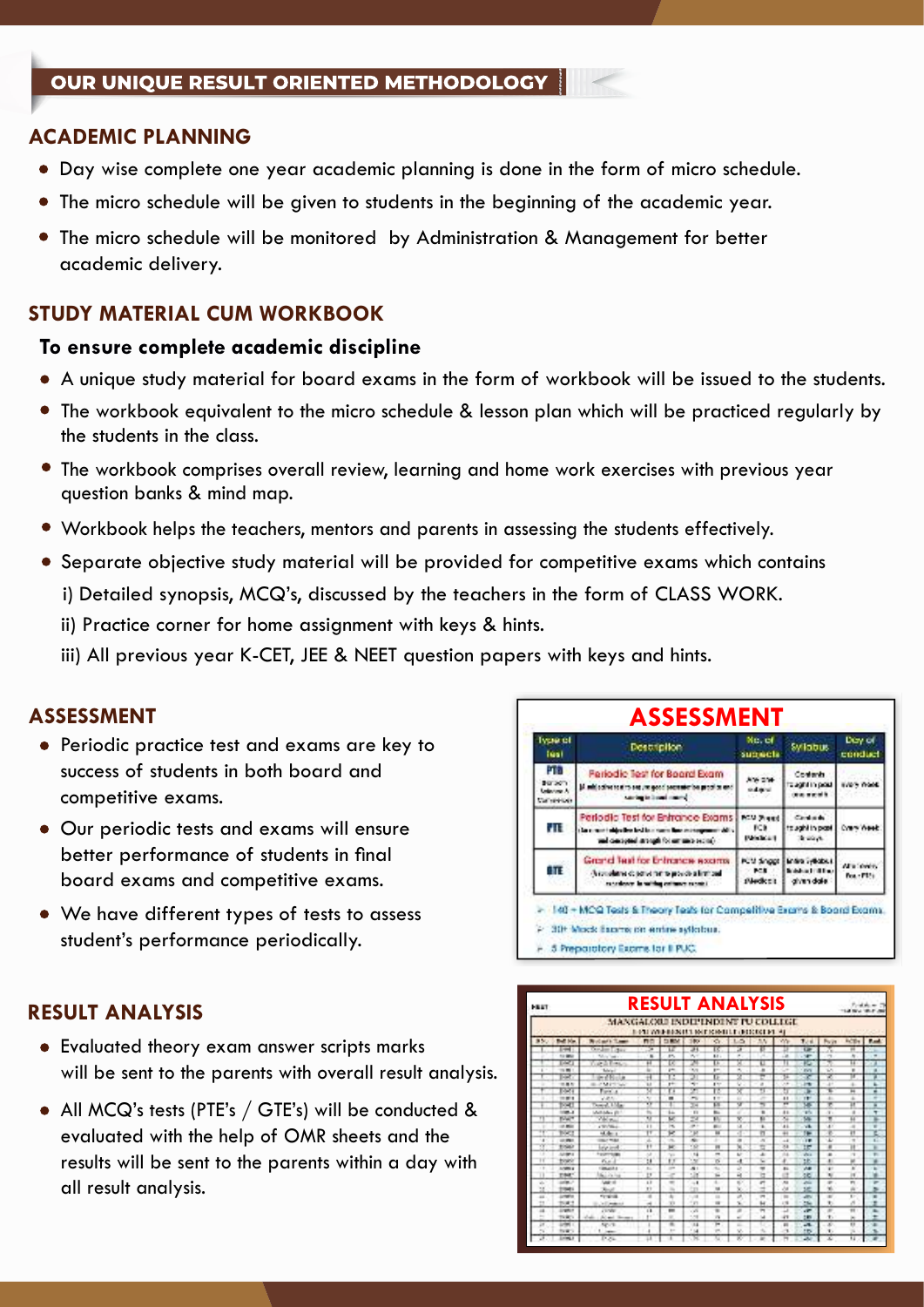#### **PARENT TEACHER MEETING (PTMs)**

- Parent-Teacher Meeting will be held thrice in a year.
- It helps parents & teachers to understand the child better.
- Helps parents in reflecting their expectations.
- Parents can collaborate with teachers for better home learning.
- The child understands that he/she is being monitored & feels responsible.
- Student feels supported when their parents and teachers are well-connected.



#### **MENTORS**

- Every student will have a teacher as a mentor.
- Every parent should meet the mentor at least once in a month to know the progress of the student.
- The mentor will be like a parent to the student & lead them to perform well.

### **ACADEMIC COUNSELING**

**Regular academic counseling will be done by teachers, mentors & also professional to guide the students at regular intervals. Advantages are listed below,**

- Clarifying doubts.
- Developing & increasing Coping with pressure. student's confidence.
- **•** Improving personal skills.
- Helps in decision-making.



#### **• Managing anxiety.**

- 
- Exploring opportunities for better change.

## **TIME MANAGEMENT SESSIONS**

- During induction program, students will be guided to manage their time effectively.
- Balanced study with less stress and time for relaxation.
- Greater focus for Higher levels of study.
- Supports smart study with less procrastination.

#### **TOPPERS PROGRAM**

- Helps students to build their self confidence to face the world.
- Providing work-integrated learning opportunities.
- To confront students their mistakes for better performance.
- To encourage students to step out of their comfort zone to achieve their goals.





#### **REMEDIAL PROGRAM**

**For low achievers, the college will conduct remedial classes after college hours.**

- Small group tutoring.
- One-to-One tutoring.
- Peer tutorial.

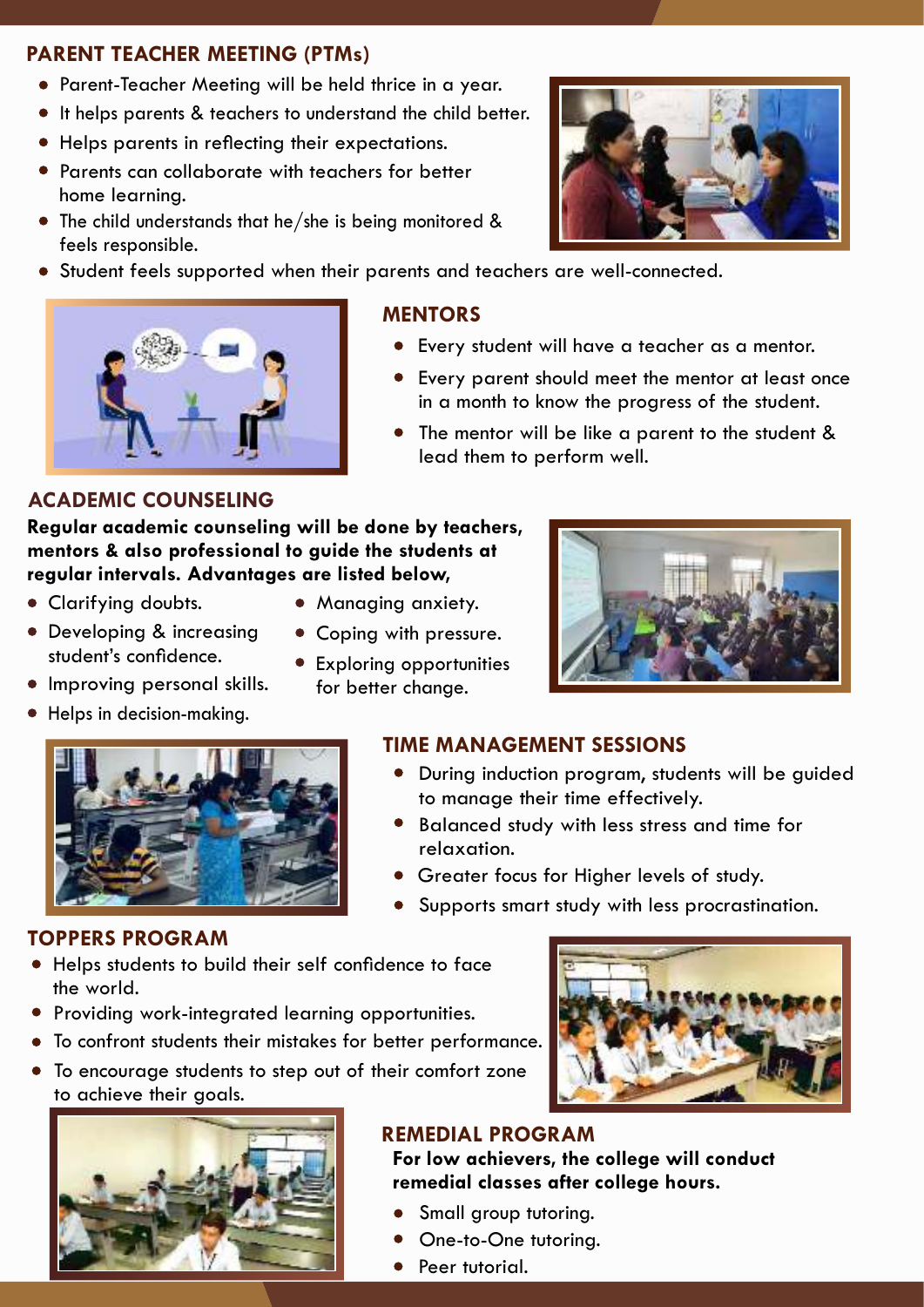#### **EXPERIENCED FACULTIES**

- Faculties with their vast experience helps in narrowing the curriculum, simplifying the concepts for better understanding.
- Guide students to face challenges with best solutions.
- Faculties with skills of analyzing & handling students effectively.

### **GUEST FACULTY**

Periodic guest lectures by experts for all subjects are arranged by the college. This helps the students upgrade their knowledge and skills sets.

### **STUDY HOURS**

Helps students clarify their doubts with teachers and increases eagerness towards study.

### **INFRASTRUCTURE**

Good ventilated and spacious class rooms, well equipped science labs & huge collected library.

### **SCIENCE AND COMMERCE FORUM CULTURAL & LANGUAGE CLUBS**

- Subject related activities
- Seminars by experts
- Career guidance sessions for both Science and Commerce
- 20+ weekly activities for Commerce students

The college encourage cultural and extra

circular activities for all personal development. The creative and innovative ability of the students would be identified through multiple activities.



#### **SCHOLARSHIPS**

We offer merit based scholarship to the deserving students by recognizing their academic excellence. Students are guided to avail the scholarship offered by the govt. and other agencies.

#### **SPORTS & GAMES**

Sports inculcate values of discipline, responsibility, sacrifice, cooperation and accountability. We encourage the students to be fit and actively participate in sports. We offer training at the college for professional sports.



#### **BRIDGE COURSE**

To ensure the revision of fundamentals for understanding of PUC and Entrances. Develop reasoning based approach towards objective learning and improves numerical ability for future Entrance exams.





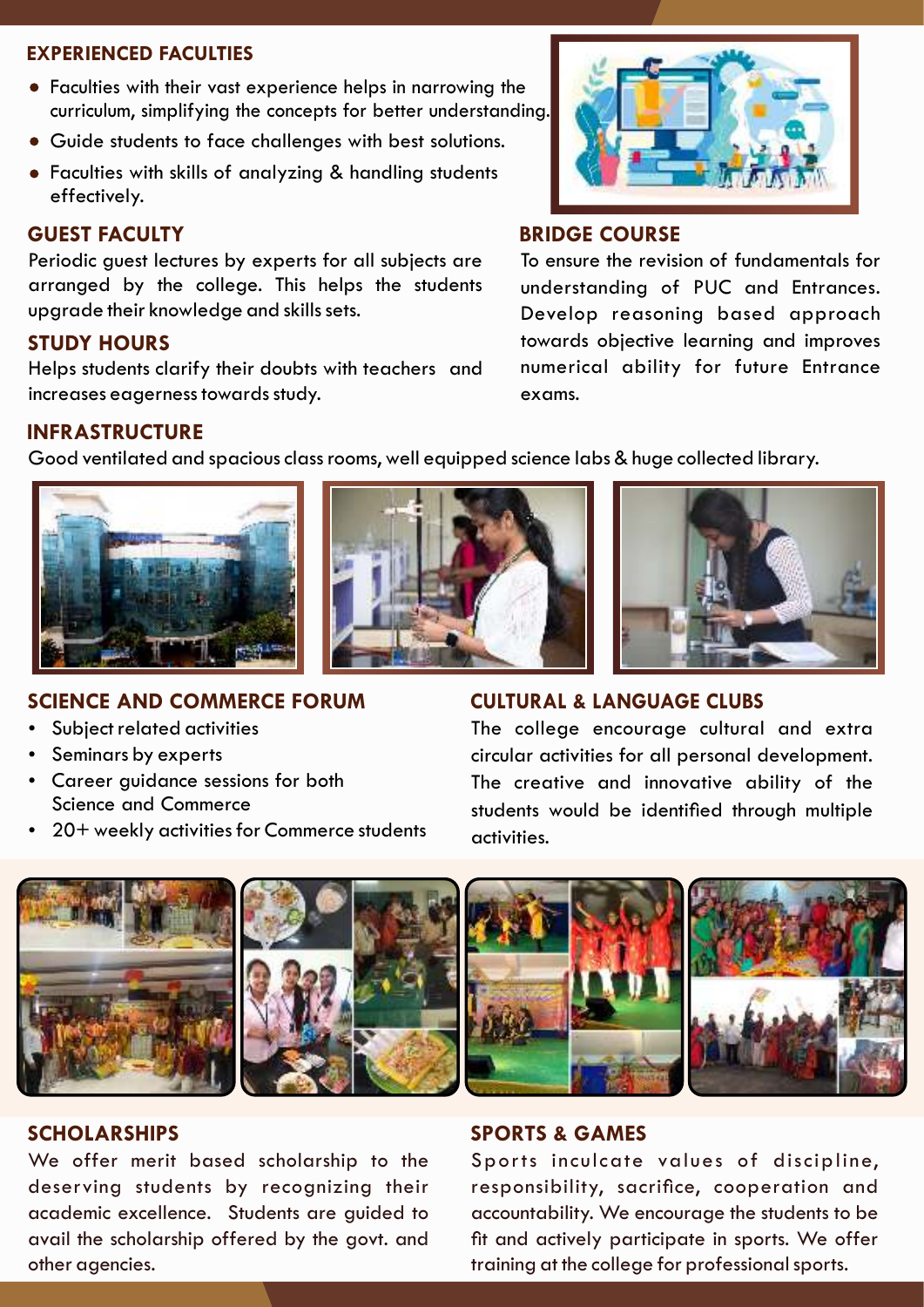# **OUR PROUD ACHIEVERS**



**NIKHIL K J 590/600 98.33%**



**PRIYANKA N 582/600 97%**



**589/600 98.16%**



**BHOOMIKA M K 581/600 96.83%**



**LIKITHA D 585/600 97.5%**



**PREEKSHA S S 581/600 96.83%**



**AKSHAY K V 585/600 97.5%**



**THEJASWINI M 579/600 96.5%**



**SOUNDARYA K M 578/600 96.33%**



**BRUNDA K 573/600 95.5%**



**SRINIVAS PRABHU B 572/600 95.33%**



**TEJASWINI K 572/600 95.33%**



**TEJASWINI K M 571/600 95%**



**RACHITHA R D 563/600 93.83%**





**HARSHITHA K 556/600 93%**





**HIMAMSHU V A 570/600 95%**



**ARUN ARVIND 562/600 94%**





**PREETHI P 569/600 94.83%**

**DEEKSHA JAIN 562/600 94%**



**MALAVIKA 553/600 92.17%**



**NISARGA R**

**SUSHAL P 558/600 93%**



**537/600 90%**



**SONAL SINGH 557/600 93%**

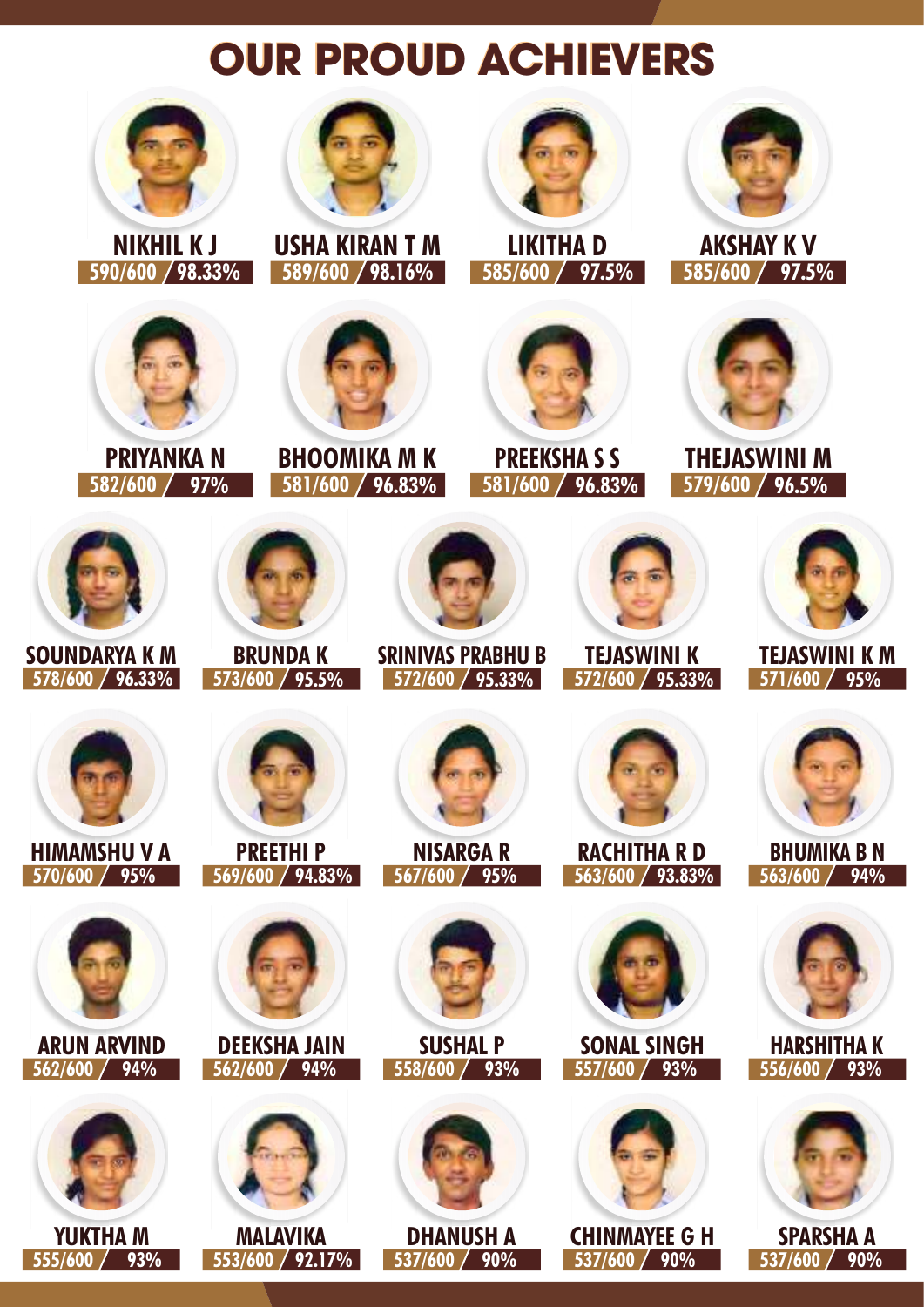# **OUR PROUD ACHIEVERS - 2021**